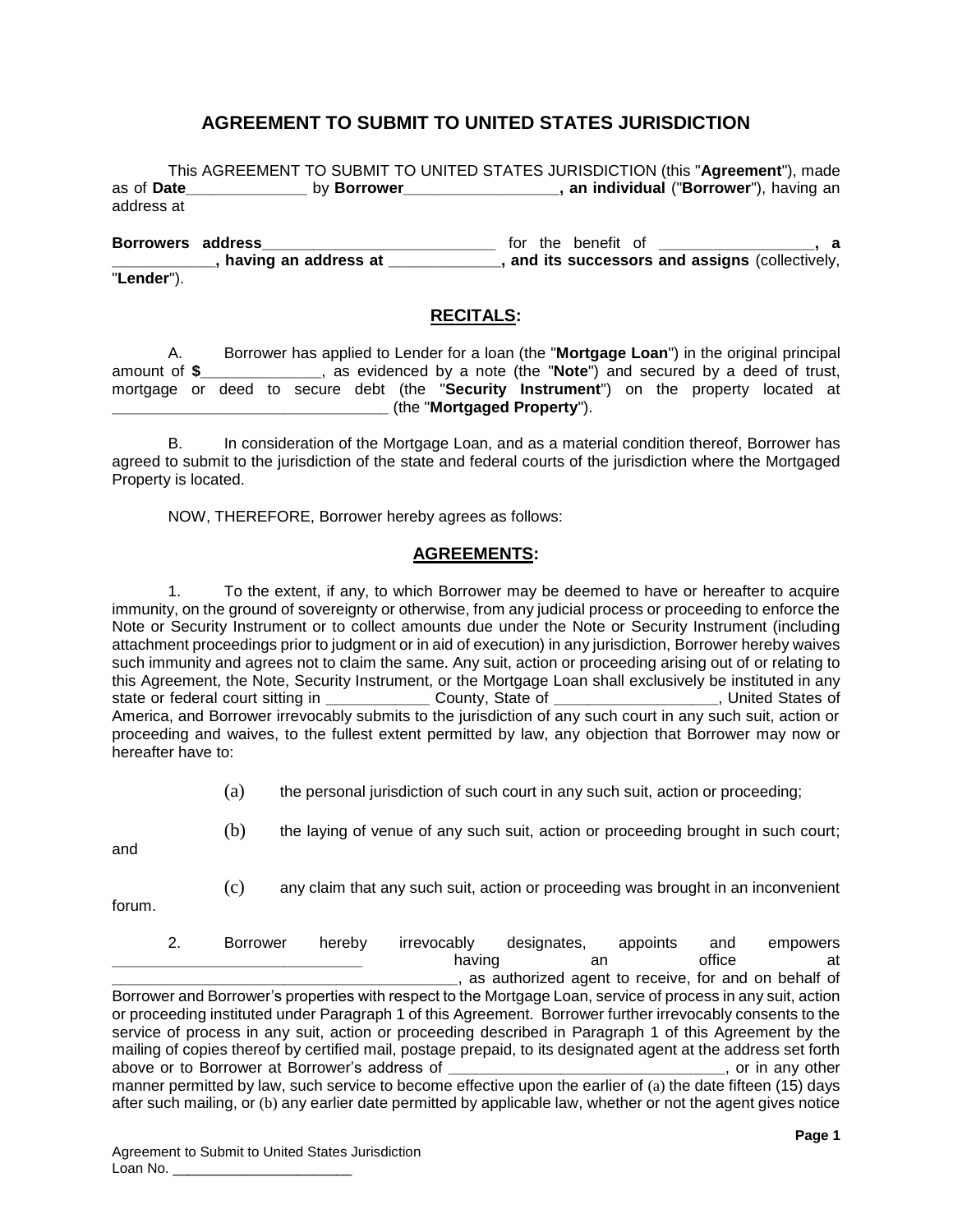to Borrower of such service of process. Borrower agrees that it will at all times continuously maintain an agent to receive service of process in **\_\_\_\_\_\_\_\_\_\_\_\_\_\_\_\_\_\_\_\_\_\_\_\_\_** on behalf of Borrower and Borrower's properties with respect to the Mortgage Loan; and in the event that, for any reason, the agent named above or such agent's successors shall no longer serve as agent of Borrower to receive service of process on his behalf, Borrower shall promptly appoint a successor agent to so serve and advise Lender in writing thereof.

## **[Remainder of Page Intentionally Blank]**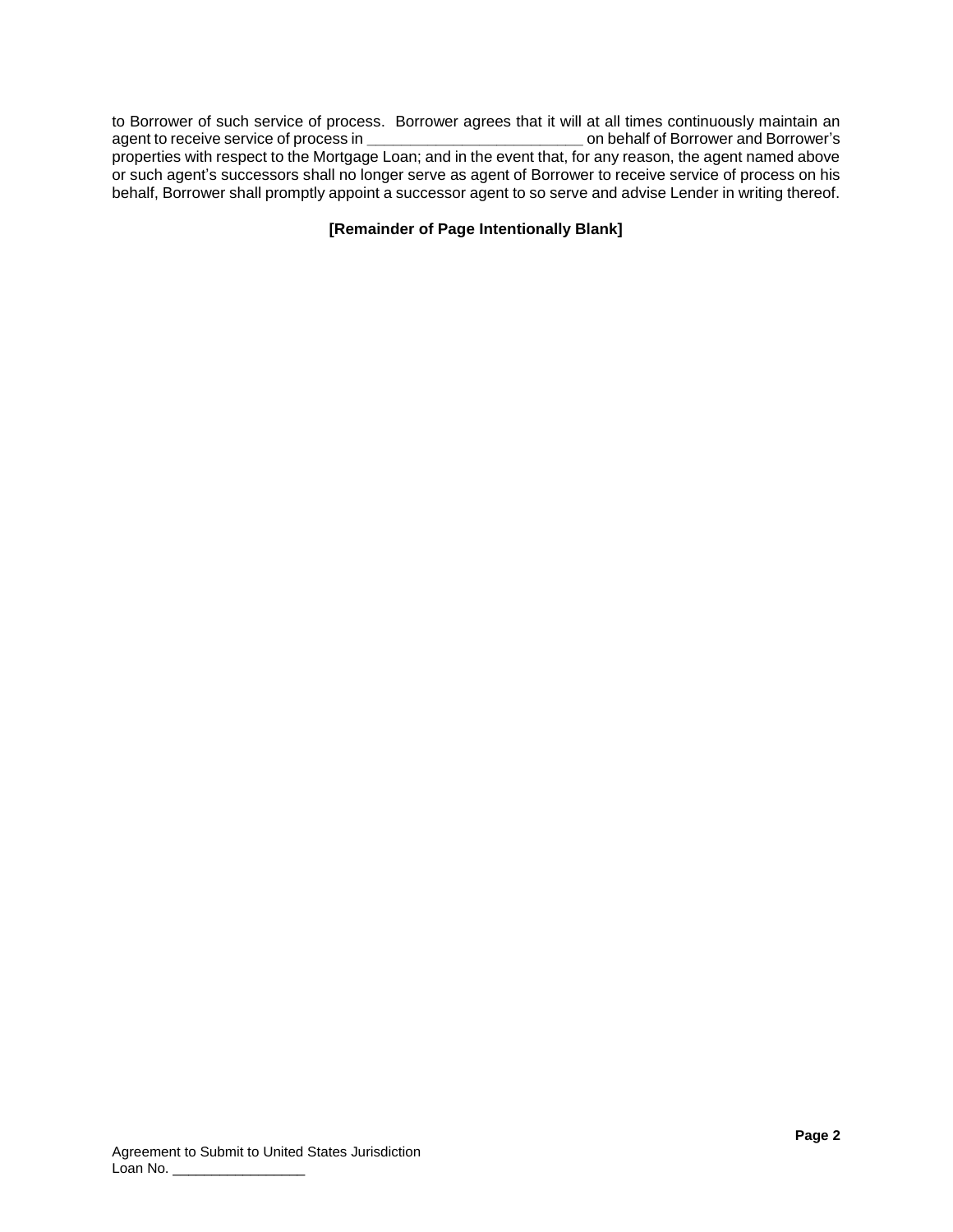**IN WITNESS WHEREOF**, Borrower has signed and delivered this Agreement under seal (where applicable) or has caused this Agreement to be signed and delivered under seal (where applicable) by its duly authorized representative. Where applicable law so provides, Borrower intends that this Agreement shall be deemed to be signed and delivered as a sealed instrument.

**BORROWER:**

\_\_\_\_\_\_\_\_\_\_\_\_\_\_\_\_\_\_\_\_\_\_\_\_\_